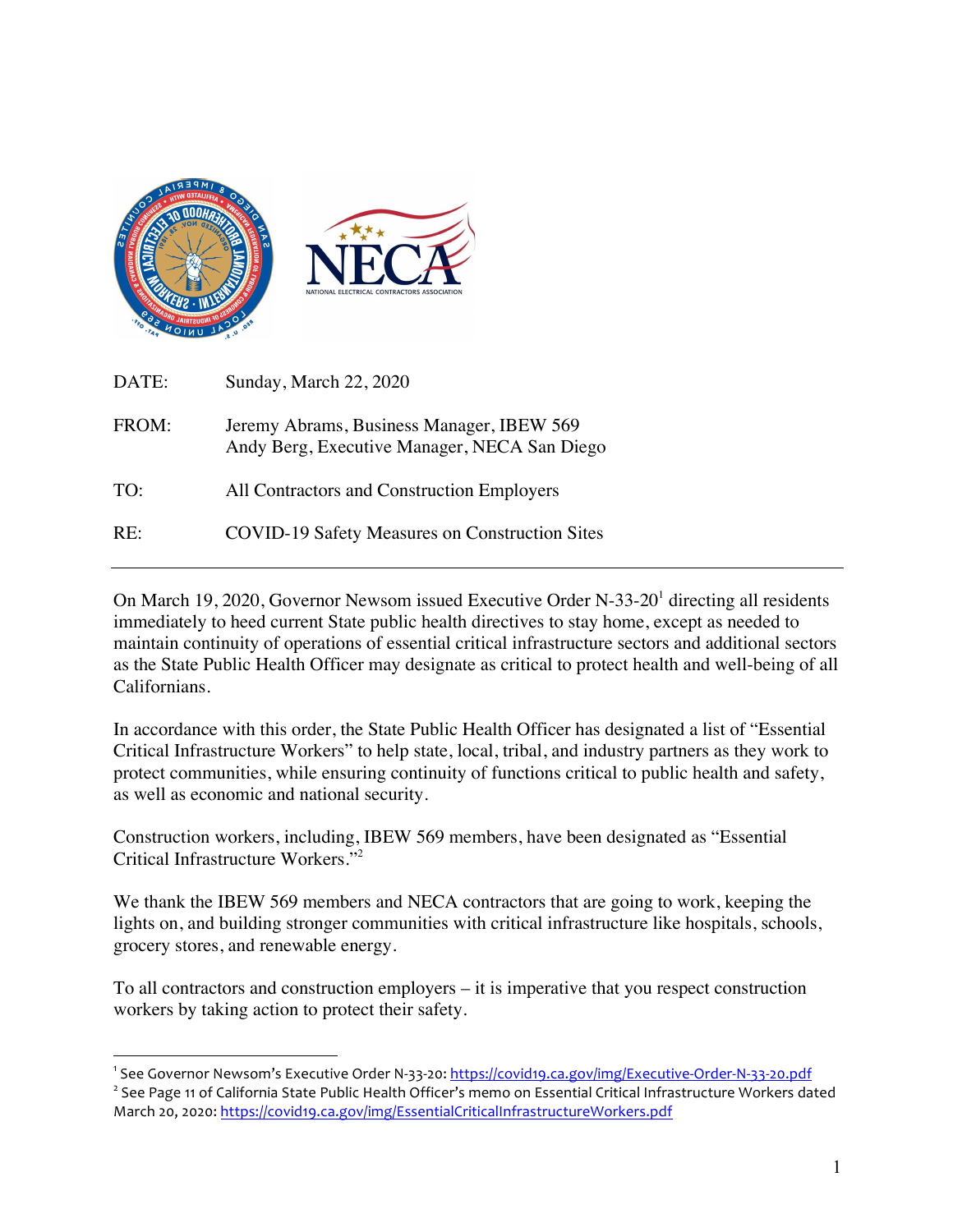Per the updated bulletin of the State Building and Construction Trades Council of California on COVID-19 Safety Measures on Construction Sites<sup>3</sup>:

Contractors and jobsite safety personnel should take specific steps to increase hygiene on the jobsite, such as:

- 1. Adding sanitary facilities (toilet and hand washing stations with soap and hand sanitizer provided). Workers should both wash their hands with soap for twenty seconds and use hand sanitizer often.
- 2. Performing deep cleaning on jobsites including disinfecting handrails, doorknobs, equipment handles and tools on an accelerated basis.
- 3. Instead of having group safety meetings, and to keep the suggested social distance, they should have smaller individual safety meetings at the jobsite maintaining social distancing guidelines.
- 4. Keep separation of at least 6 feet as feasible while on the job and always during rest and break periods and lunches; there should be no group gatherings *and limit the number of persons in a single occupied space (such as elevators)*.
- 5. Workers should consider bringing a lunch made at home and stay away from congested lunch trucks and coffee shops. Go directly from work to home and vice versa with as little contact with the general public as possible.
- 6. Workers should wear and utilize all safety equipment available on the jobsite. Contractors should provide all protective equipment as available.

Social distancing should be encouraged by having smaller construction crews and, if possible, staggering shifts.

If these guidelines cannot be met and a project is in tight quarters, or in contact with the general public, consideration should be given to shutting the construction project down until safer conditions exist.

See also these COVID-19 Prevention Guidelines from the National Building Trades: http://www.ibew.org/media-center/Articles/20Daily/2003/200318\_COVID-19.

The safety of our construction workers is paramount.

<u>.</u>

We are directing all IBEW members to be in solidarity of practicing COVID-19 Safety Measures on Construction Sites, including the following guidelines of NABTU (North America's Building Trades Unions) and the CPWR (Center for Construction Research and Training) guidelines:<sup>4</sup>

<sup>3</sup> https://cabuildingtrades.org/wp-content/uploads/2020/03/BTCCOVID19update3.20.pdf

<sup>4</sup> https://cabuildingtrades.org/wp-content/uploads/2020/03/BTCCOVID19update3.20.pdf